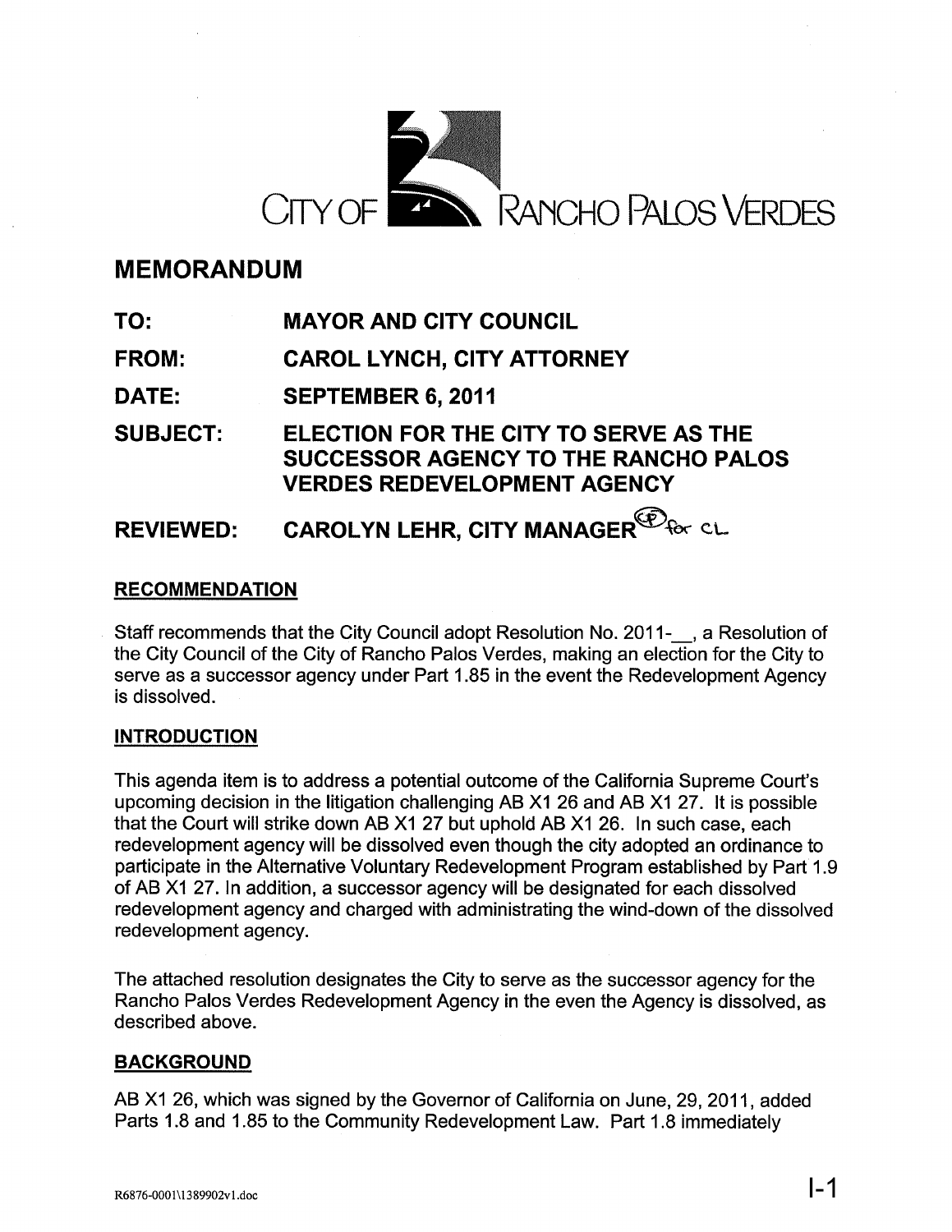Election for the City to Serve as the Successor Agency to the Rancho Palos Verdes RDA September 6, 2011 Page 2 of 3

suspends most redevelopment agency activities. Part 1.85 provides that on October 1, 2011, all existing redevelopment agencies and redevelopment agency components of community development agencies are dissolved, and successor agencies are designated as successor entities to the former redevelopment agencies. Except for those provisions of the Redevelopment Law that are repealed, restricted, or revised pursuant to AS X1 26, all authority, rights, powers, duties and obligations previously vested with the former redevelopment agencies under the Redevelopment Law, are vested in the successor agencies. AS X1 26 imposes numerous requirements on the successor agencies, including continuing to make payments due for enforceable obligations of the Agency, remit unencumbered balances of Agency funds to the County Auditor-Controller for distribution to the taxing entities, and dispose of assets and properties of the Agency as directed by the oversight board.

AB X1 27 was signed by the Governor concurrently with AB X1 26 and added Part 1.9 to the Community Redevelopment Law. Part 1.9 establishes an Alternative Voluntary Redevelopment Program (AVRP) whereby a redevelopment agency will, notwithstanding Parts 1.8 and 1.85, be authorized to continue to exist and carry out the provisions of the Community Redevelopment Law. The City opted into the Alternative Voluntary Redevelopment Program on August 16, 2011, by adopting an ordinance by which the City agreed to make specified annual payments to the County Auditor-Controller for allocation to special districts and educational entities.

The California Redevelopment Association and League of California Cities have filed a lawsuit in the Supreme Court of California alleging that AB X1 26 and AB X1 27 are unconstitutional. On August 11, 2011, the Supreme Court of California decided to hear the case and set a briefing schedule designed to allow the Supreme Court to decide the case before January 15, 2012. On August 11, 2011, the Supreme Court also issued a stay order, which was subsequently modified on August 17, 2011. Pursuant to the modified stay order, the Supreme Court granted a stay of all of AB X1 27 (i.e., Part 1.9), except for Health and Safety Code Section 34194(b)(2) (relating to the determination of cities' fiscal year 2011-12 remittance amounts) and a partial stay of AS X1 26. With respect to AS X1 26, Part 1.85 was stayed in its entirety, but Part 1.8 (including Health and Safety Code Section 34173) was not stayed.

Staff recommends the City Council adopt a resolution electing for the City to serve as a successor agency in the event the Court lifts the stay and strikes down AB X1 27 while upholding AS X1 26.

#### **FISCAL IMPACT**

In the event the Agency is dissolved and the City is the successor agency, the City will be entitled to an annual administrative cost allowance of not less than \$250,000 per year, provided that the allowance will exclude any administrative costs that can be paid from bond proceeds or sources other than property tax, and provided that the amount is subject to reduction if there is a shortfall of funds available to make payments to taxing entities and to pay debt service on enforceable obligations.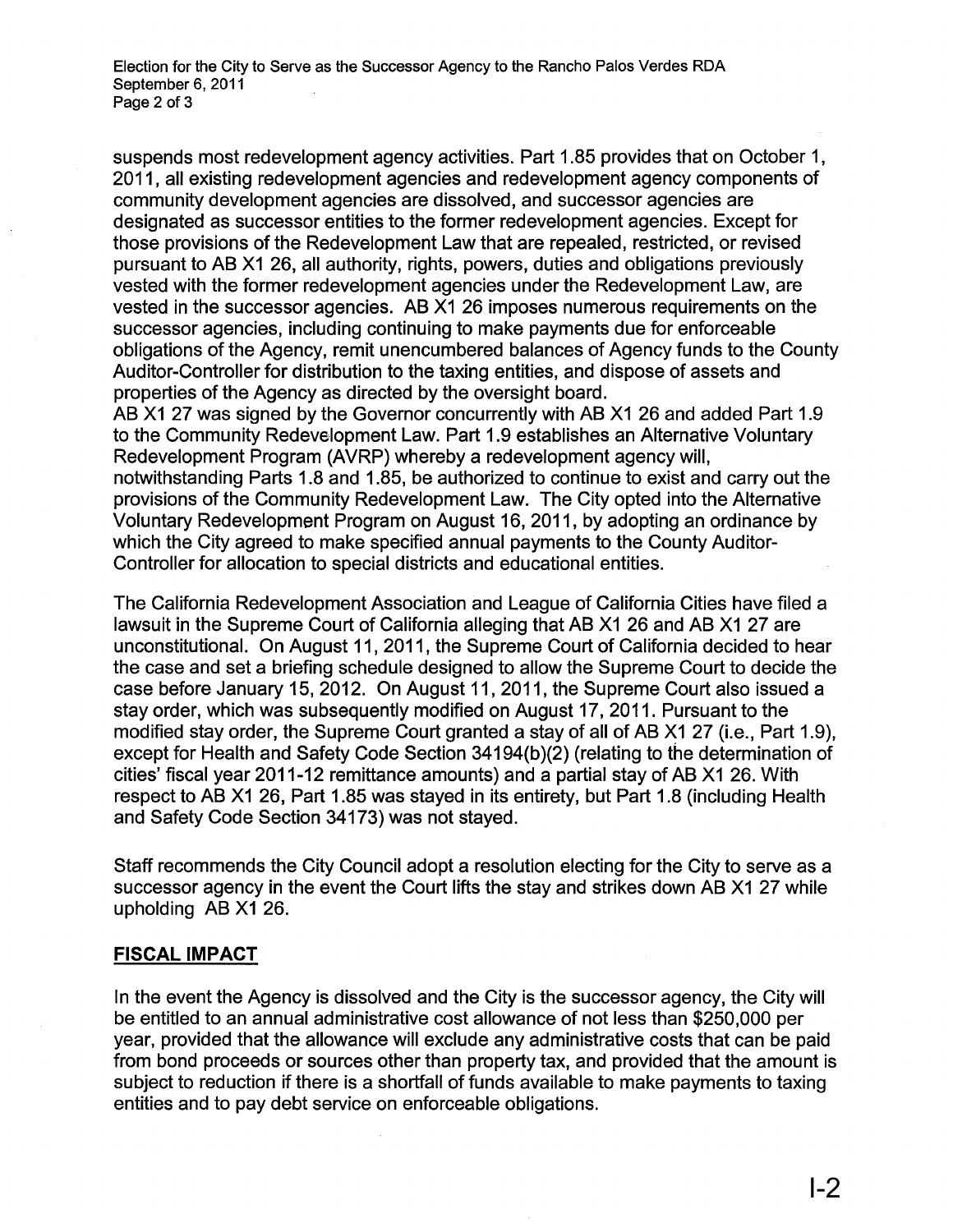Election for the City to Serve as the Successor Agency to the Rancho Palos Verdes RDA September 6, 2011 Page 3 of 3

# **ENVIRONMENTAL IMPACT**

There will be no new environmental impact associated with any of the decisions outlined above.

Attachment:

 $\ddot{\phantom{a}}$ 

[Resolution](#page-3-0) No. 2011-\_

 $\ddot{\phantom{0}}$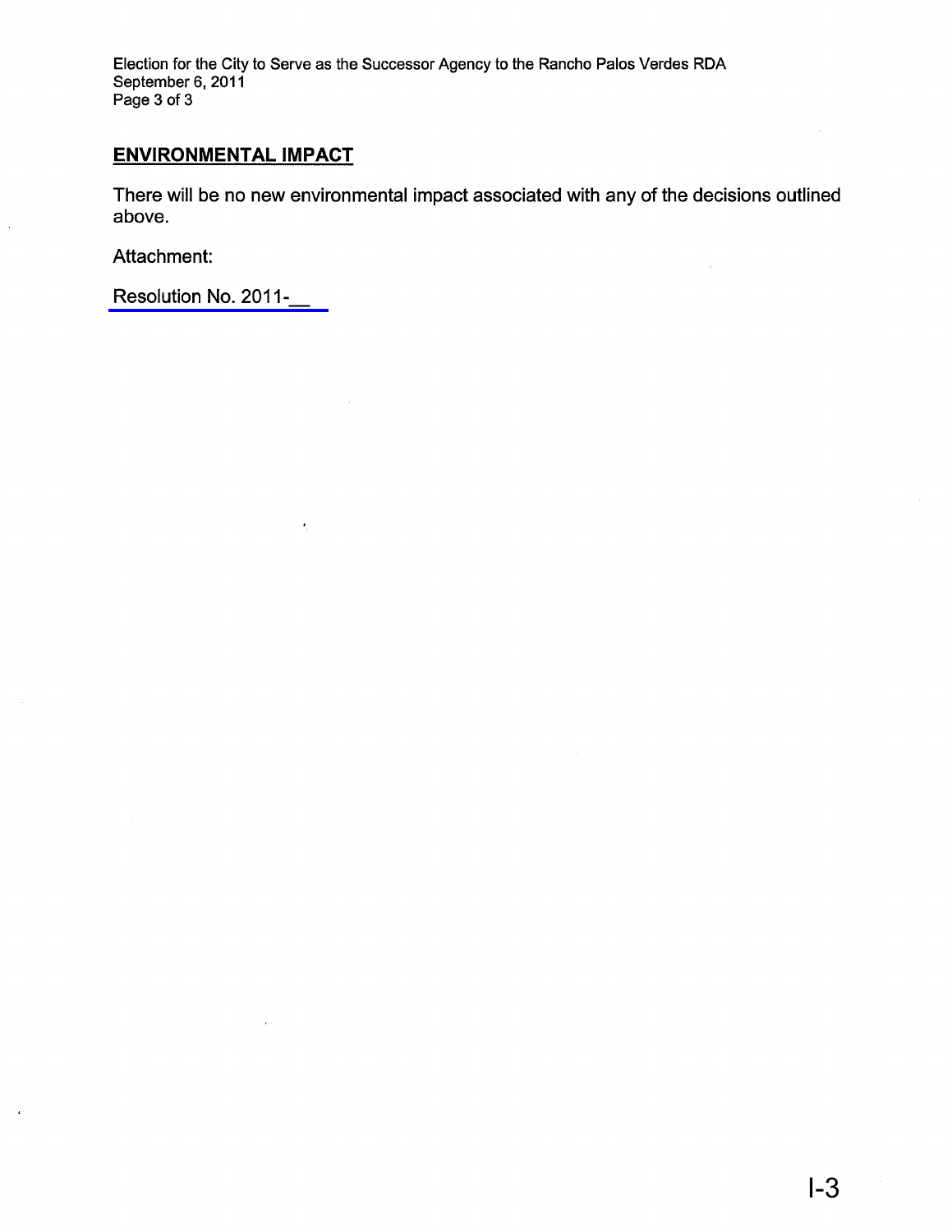## **RESOLUTION NO. 2011-\_**

## <span id="page-3-0"></span>**A RESOLUTION OF THE CITY COUNCIL OF THE CITY OF RANCHO PALOS VERDES MAKING AN ELECTION IN CONNECTION WITH SERVING AS A SUCCESSOR AGENCY UNDER PART 1.85 OF DIVISION 24 OF THE CALIFORNIA HEALTH AND SAFETY CODE AND TAKING CERTAIN ACTIONS IN CONNECTION THEREWITH.**

#### RECITALS:

A. The Rancho Palos Verdes Redevelopment Agency (the "Agency") is a redevelopment agency in the City of Rancho Palos Verdes (the "City"), created pursuant to the Community Redevelopment Law (Part 1 (commencing with Section 33000) of Division 24 of the California Health and Safety Code) (the "Redevelopment Law").

B. The City Council of the City (the "City Council") adopted Ordinance No. 190, approving and adopting the redevelopment plan for Project Area No.1, and from time to time, the City Council has amended such redevelopment plan. The Agency is and has been undertaking a program to redevelop the Project Area.

C. AS X1 26 was signed by the Governor of California on June 29, 2011, making certain changes to the Redevelopment Law, including adding Part 1.8 (commencing with Section 34161) and Part 1.85 (commencing with Section 34170) to Division 24 of the California Health and Safety Code. Commencing upon the effectiveness of AB X1 26, AB X1 26 suspends most redevelopment agency activities and, among other things, prohibits redevelopment agencies from incurring indebtedness or entering into or modifying contracts. Effective October 1,2011, AS X1 26 dissolves all existing redevelopment agencies and redevelopment agency components of community development agencies, provides for the designation of successor agencies as successor entities to former redevelopment agencies, and provides that except for those provisions of the Redevelopment Law that are repealed, restricted, or revised pursuant to AS X1 26, all authority, rights, powers, duties and obligations previously vested with the former redevelopment agencies under the Redevelopment Law, are vested in the successor agencies. AS X1 26 imposes numerous requirements on the successor agencies and subjects successor agency actions to the review of oversight boards established pursuant to the provisions of Part 1.85.

D. Health and Safety Code Section 34173, which is set forth in Part 1.85, provides that a city that authorized the creation of a redevelopment agency may elect to serve, or not to serve, as the successor agency under Part 1.85.

E. AS X1 27 was signed by the Governor of California on June 29, 2011, adding Part 1.9 (commencing with Section 34192) to Division 24 of the California Health and Safety Code. Part 1.9 establishes an Alternative Voluntary Redevelopment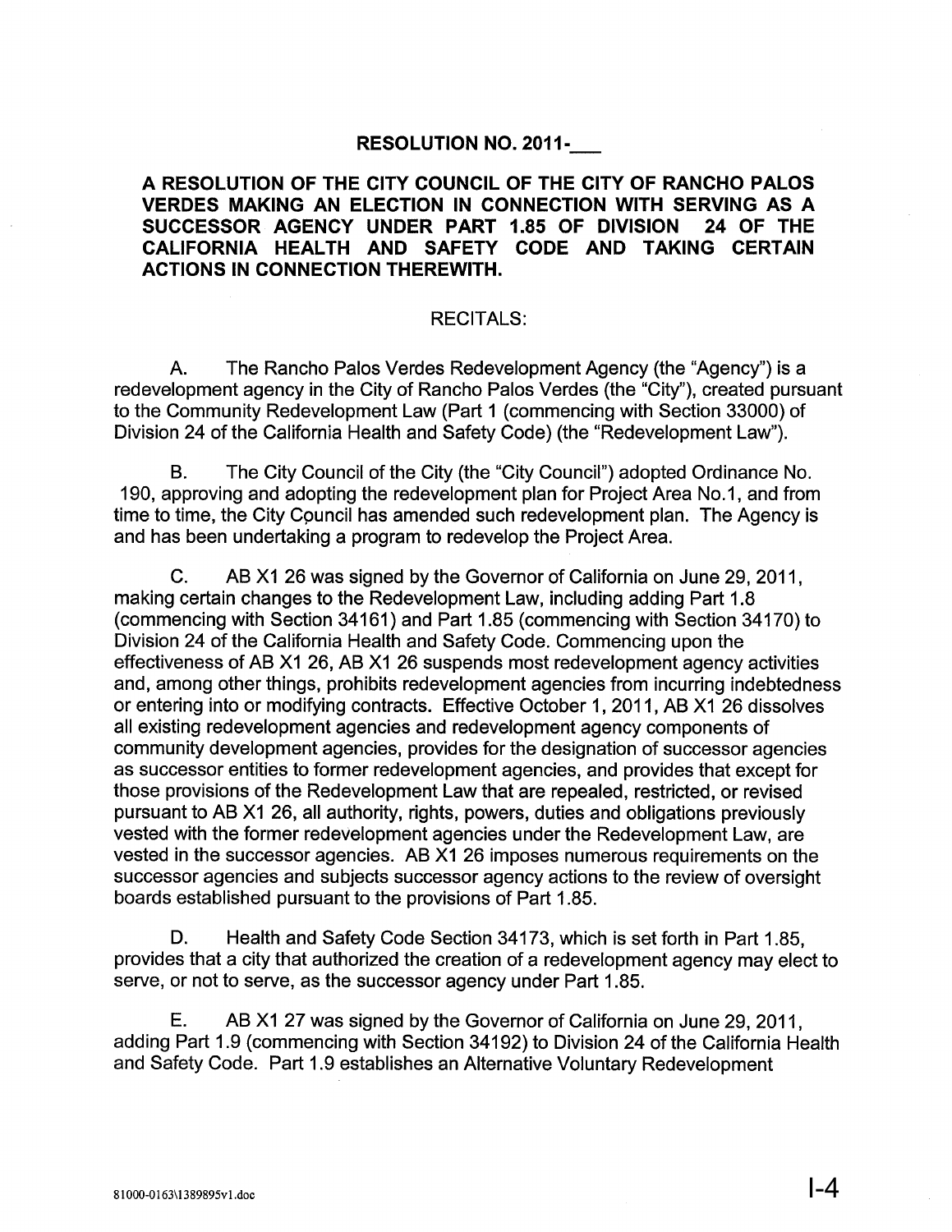Program whereby, notwithstanding the provisions of Part 1.8 and Part 1.85, a redevelopment agency will be authorized to continue to exist and carry out the provisions of the Redevelopment Law upon the enactment, prior to the applicable deadline established in Part 1.9 (with the earliest deadline being October 1, 2011), by the city council of the city which includes that redevelopment agency of an ordinance to comply with Part 1.9. Pursuant to Health and Safety Code Section 34192, if a city participates in the Alternative Voluntary Program and complies with all requirements and obligations contained in Part 1.9, the redevelopment agency in that city will be exempt from Part 1.8 and Part 1.85.

F. The California Redevelopment Association and League of California Cities have filed a lawsuit in the Supreme Court of California alleging that AB X1 26 and AB X1 27 are unconstitutional. On August 11, 2011, the Supreme Court of California decided to hear the case and set a briefing schedule designed to allow the Supreme Court to decide the case before January 15, 2012. On August 11, 2011, the Supreme Court also issued a stay order, which was subsequently modified on August 17, 2011. Pursuant to the modified stay order, the Supreme Court granted a stay of all of AS X1 27 (i.e., Part 1.9), except for Health and Safety Code Section 34194(b)(2) (relating to the determination of cities' fiscal year 2011-12 remittance amounts) and a partial stay of AS X1 26. With respect to AS X1 26, Part 1.85 was stayed in its entirety, but Part 1.8 (including Health and Safety Code Sections 34167 and 34169) was not stayed.

G. The City Council desires to now adopt this Resolution making an election in connection with serving as a successor agency under Part 1.85 in the event that the stay is lifted, AB X1 26 is upheld by the Supreme Court of California, and the Agency is dissolved pursuant to Part 1.85.

### **NOW, THEREFORE, THE CITY COUNCIL HEREBY FINDS, DETERMINES, RESOLVES AND ORDERS AS FOLLOWS:**

Section 1. The above recitals are true and correct and are a substantive part of this Resolution.

Section 2. This Resolution is adopted pursuant to Health and Safety Code Section 34173.

Section 3. The City Council hereby elects for the City to serve as a successor agency under Part 1.85 in the event the Agency is dissolved pursuant to Part 1.85.

Section 4. The City Clerk is hereby authorized and directed to file a certified copy of this Resolution with the County Auditor-Controller.

Section 5. The officers and staff of the City are herby authorized and directed, jointly and severally, to do any and all things which they may deem necessary or